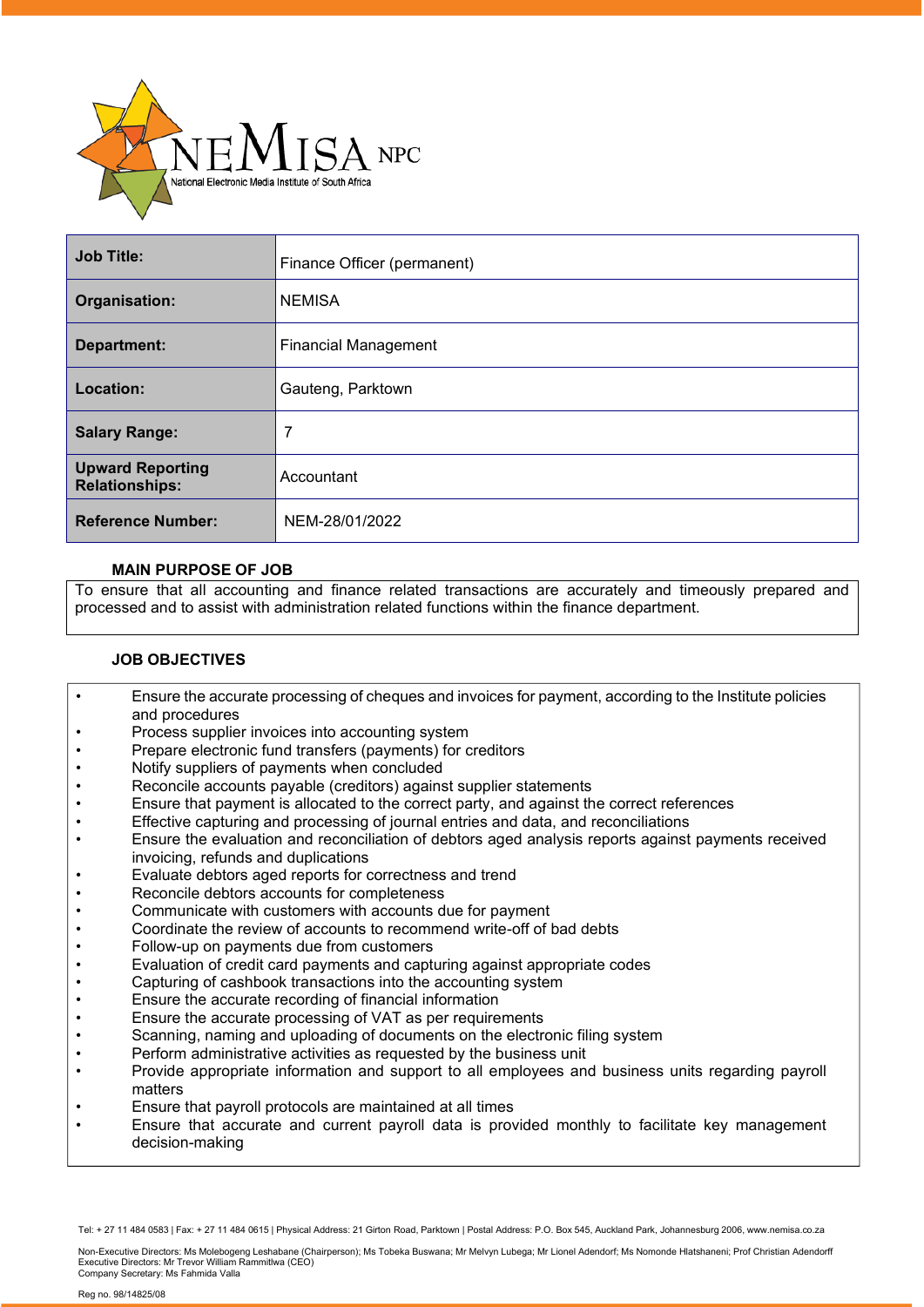

- Ensure the accurate processing of cheques and invoices for payment, according to the Institute policies and procedure
- Process supplier invoices into accounting system
- Prepare electronic fund transfers
- Co-ordinate and ensure organisational compliance to the legislative requirements of the payroll
- Liaise with Finance regarding accruals for payroll costs
- Provide pro-forma salary slips for Recruitment purposes, as requested
- Ensure timeous take-on of new employees onto the system
- Ensure employee-elected changes are recorded in accordance with policy and that changes are made timeously
- Liaise with financial institutions regarding pay runs monthly, in advance
- Ensure financial protocols are adhered to for payroll sign-off
- Complete monthly payroll reconciliations for submission to Finance
- Co-ordinate ad-hoc payments or collections of erroneous payments
- Facilitate quarterly payroll audits
- Ensure timeous de-activation of exited employees on the system
- Respond to enquiries regarding areas of responsibility in a way that enhances and promotes the image of the Institute
- Participate in internal and external stakeholder forums as directed
- Provide financial advocacy to all business units and CoLabs on guidelines of finance reporting
- Represent and participate in the Institute's committees
- and/or task teams
- Attend meetings and present findings and proposals to members and management
- Build inter-business unit relationships to support the execution of operations

|                                                                                                                                                                                                                                                        |                     |                           | <b>Essential</b>           | <b>Desirable</b> |  |  |  |
|--------------------------------------------------------------------------------------------------------------------------------------------------------------------------------------------------------------------------------------------------------|---------------------|---------------------------|----------------------------|------------------|--|--|--|
| <b>Education: Formal Qualifications</b>                                                                                                                                                                                                                |                     |                           |                            |                  |  |  |  |
| Education involves the acquisition of knowledge and skills through learning where subject matter is imparted<br>systematically. Formal qualifications are obtained by studying at formal institutions e.g. Universities, Technikons,<br>Colleges, etc. |                     |                           |                            |                  |  |  |  |
|                                                                                                                                                                                                                                                        | Minimum:            |                           | Ideal:                     |                  |  |  |  |
| <b>B.Com Accounting or equivalent</b><br>$\bullet$                                                                                                                                                                                                     |                     |                           | <b>Matric</b><br>$\bullet$ |                  |  |  |  |
| <b>Level of Education:</b>                                                                                                                                                                                                                             | Matric<br>$\bullet$ |                           |                            |                  |  |  |  |
|                                                                                                                                                                                                                                                        |                     |                           |                            |                  |  |  |  |
|                                                                                                                                                                                                                                                        |                     |                           |                            |                  |  |  |  |
|                                                                                                                                                                                                                                                        |                     | Duration /<br><b>Time</b> | <b>Essential</b>           | <b>Desirable</b> |  |  |  |
| <b>Job related Work Experience</b>                                                                                                                                                                                                                     |                     |                           |                            |                  |  |  |  |

Experience is obtained through opportunities for exposure and practice at work. It includes all working experience has some bearing on the job and is not restricted to the current organisation. Supervised on-the-job train *internships and learnerships are incorporated within this category.*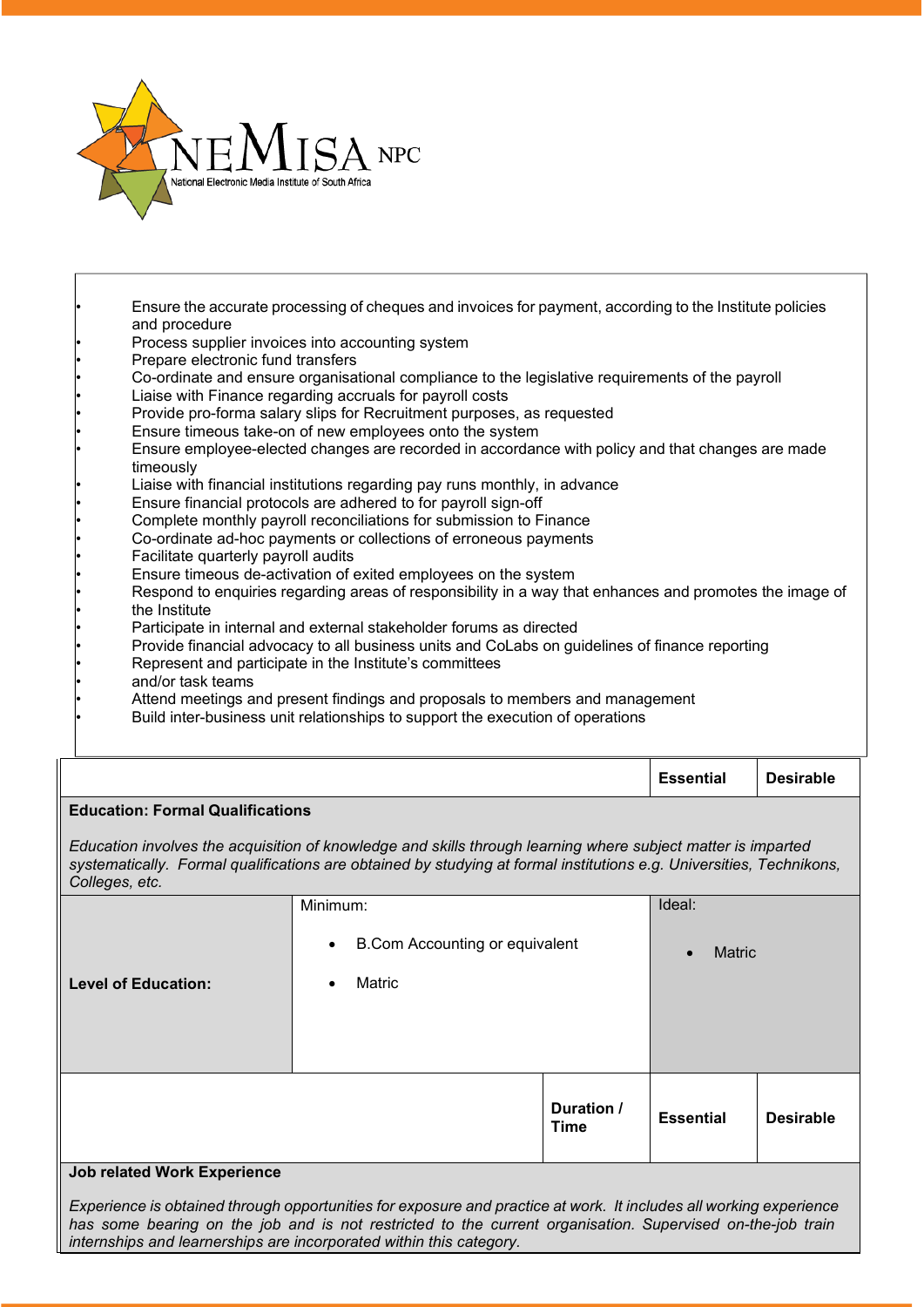

| Minimum:                                                                                                                                                                                                                                                                                            |                          |                  |                  |  |  |  |
|-----------------------------------------------------------------------------------------------------------------------------------------------------------------------------------------------------------------------------------------------------------------------------------------------------|--------------------------|------------------|------------------|--|--|--|
| 2-3+ years' experience in Financial Accounting<br>with experience in a Public Service entity                                                                                                                                                                                                        | $+24$ months             | ✓                |                  |  |  |  |
| 2+ years' in Payroll Administration                                                                                                                                                                                                                                                                 |                          |                  |                  |  |  |  |
| Ideal:                                                                                                                                                                                                                                                                                              |                          |                  |                  |  |  |  |
| 5+ years' experience in Financial Accounting<br>$\bullet$                                                                                                                                                                                                                                           |                          |                  |                  |  |  |  |
|                                                                                                                                                                                                                                                                                                     | <b>Duration</b><br>/Time | <b>Essential</b> | <b>Desirable</b> |  |  |  |
| <b>Job related Skills</b>                                                                                                                                                                                                                                                                           |                          |                  |                  |  |  |  |
| Job-related skills are typically gained through formal or informal training programs (these exclude programs<br>through which Formal Qualifications are attained). Skills refer to how to do things. They are demonstrated in<br>the application of techniques and procedures.                      |                          |                  |                  |  |  |  |
| Computer literate (MS Office)                                                                                                                                                                                                                                                                       | $+24$ months             | ✓                |                  |  |  |  |
| <b>Report Writing</b>                                                                                                                                                                                                                                                                               | $+24$ months             | ✓                |                  |  |  |  |
| Personable with excellent verbal and written communication skills                                                                                                                                                                                                                                   | +24 months               | ✓                |                  |  |  |  |
| <b>Presentation Skills</b>                                                                                                                                                                                                                                                                          | $+24$ months             | ✓                |                  |  |  |  |
| Problem Solving                                                                                                                                                                                                                                                                                     | +24 months               | ✓                |                  |  |  |  |
|                                                                                                                                                                                                                                                                                                     | <b>Duration</b><br>/Time | <b>Essential</b> | <b>Desirable</b> |  |  |  |
| <b>Job related Knowledge</b>                                                                                                                                                                                                                                                                        |                          |                  |                  |  |  |  |
| Job-related knowledge is typically gained through formal or informal training programs (these exclude programsthrough<br>which Formal Qualifications are attained). It includes knowledge of facts, data and information and understanding the<br>rationale behind models, theories and principles. |                          |                  |                  |  |  |  |
| Public Finance Management Act (PFMA                                                                                                                                                                                                                                                                 | + 24 Months              | $\checkmark$     |                  |  |  |  |
| Generally, Recognised Accounting Practice (GRAP)                                                                                                                                                                                                                                                    | + 24 Months              | $\checkmark$     |                  |  |  |  |
| <b>Treasury Regulations</b>                                                                                                                                                                                                                                                                         | + 24 Months              | ✓                |                  |  |  |  |
| Knowledge of general financial management and reporting                                                                                                                                                                                                                                             | $\pm$ 24 Months          |                  |                  |  |  |  |

| Public Finance Management Act (PFMA                     | $+24$ Months |  |  |
|---------------------------------------------------------|--------------|--|--|
| Generally, Recognised Accounting Practice (GRAP)        | + 24 Months  |  |  |
| <b>Treasury Regulations</b>                             | $+24$ Months |  |  |
| Knowledge of general financial management and reporting | + 24 Months  |  |  |
| processes within the Public Sector                      |              |  |  |
| Excel and knowledge working on Financial Accounting     | $+24$ Months |  |  |
| systems such as Pastel                                  |              |  |  |